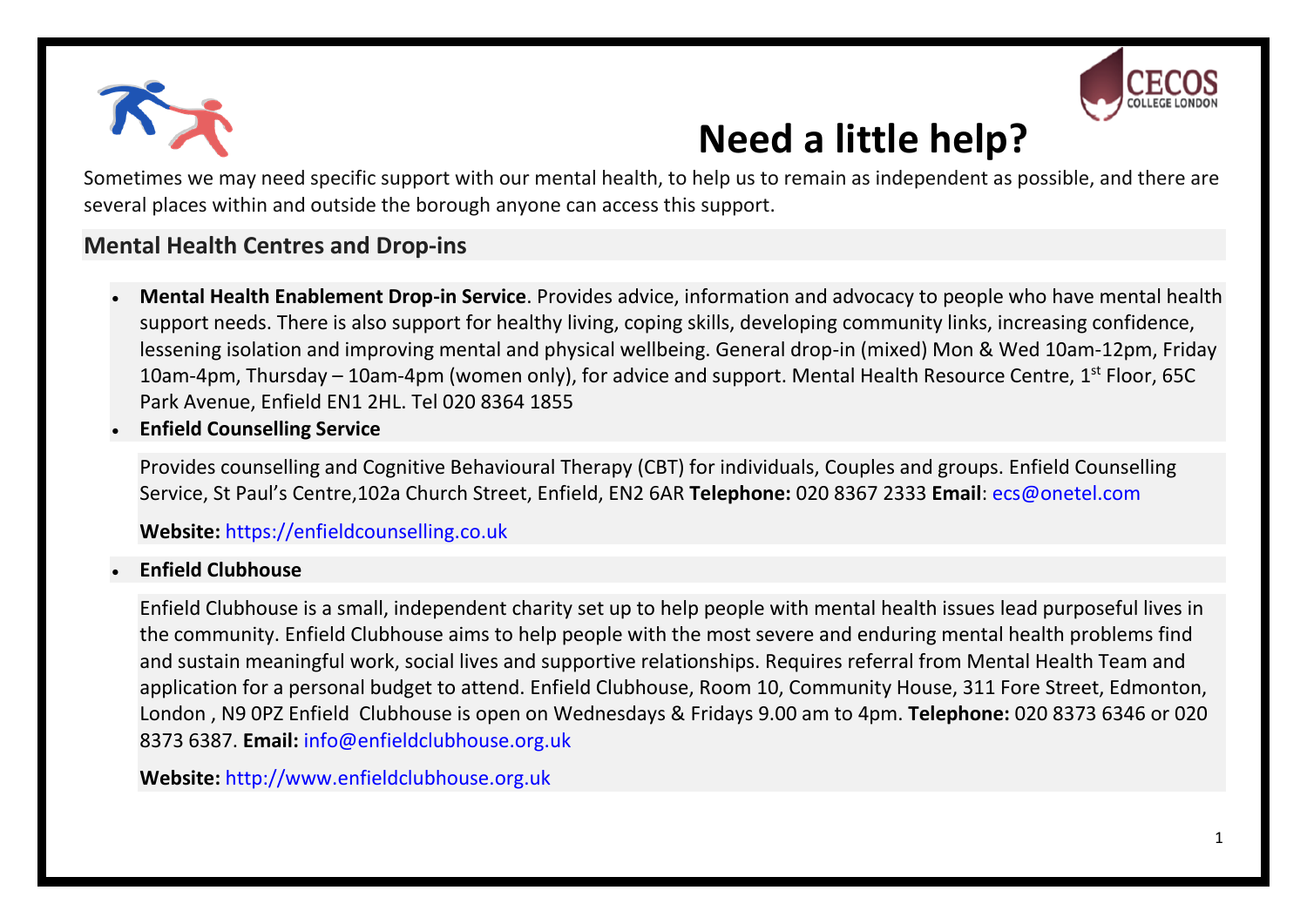

**MIND in Enfield**

A local registered charity helping to promote and improve the psychological and social wellbeing of local people who suffer from mental health problems. They offer a range of services including psychosocial support and wellbeing activities, counselling, advocacy, benefits and housing advice, educational information on mental health, personal development courses and a wellbeing cafe. Mind in Enfield, 275 Fore Street, Edmonton, London, N9 0PD. **Telephone:** 020 8906 7506 **Email:** [reception.desk@mindinenfield.org.uk](mailto:reception.desk@mind-in-enfield.org.uk)

**Website:** [www.mind-in-enfield.org.uk](http://www.mind-in-enfield.org.uk/)

#### **Let's Talk IAPT**

**Let's Talk Improving Access to Psychological Therapies (IAPT)** is a free NHS evidence-based talking therapy service for people 16 years old and over, who are worried or have low mood. We provide a range of treatment programmes including one to one therapy, counselling and group work. Self-referral available. **Enfield:** Let's Talk IAPT**,** Cornwall Villa Annexe, Chase Farm Hospital, 127 The Ridgeway, Enfield, EN2 8JL

**Telephone:** 020 8342 3012

**Email:** [lets-talk-enfield@nhs.net](mailto:lets-talk-enfield@nhs.net)

**Website:** [http://www.lets-talk-iapt.nhs.uk](http://www.lets-talk-iapt.nhs.uk/)

#### **The Wellbeing Co.**

A voluntary sector organisation promoting positive mental health and wellbeing in a community based setting, including counselling, activities and workshops and social support groups. The Wellbeing Co, The Houndsfield Road Community Centre, 8 Houndsfield Road, North Enfield, N9 7RA. **Telephone**: 020 8804 2068

**Emai**l: [info@thewellbeingco.org.uk](mailto:info@thewellbeingco.org.uk)

**Website:** [https://thewellbeingco.org.uk](https://thewellbeingco.org.uk/)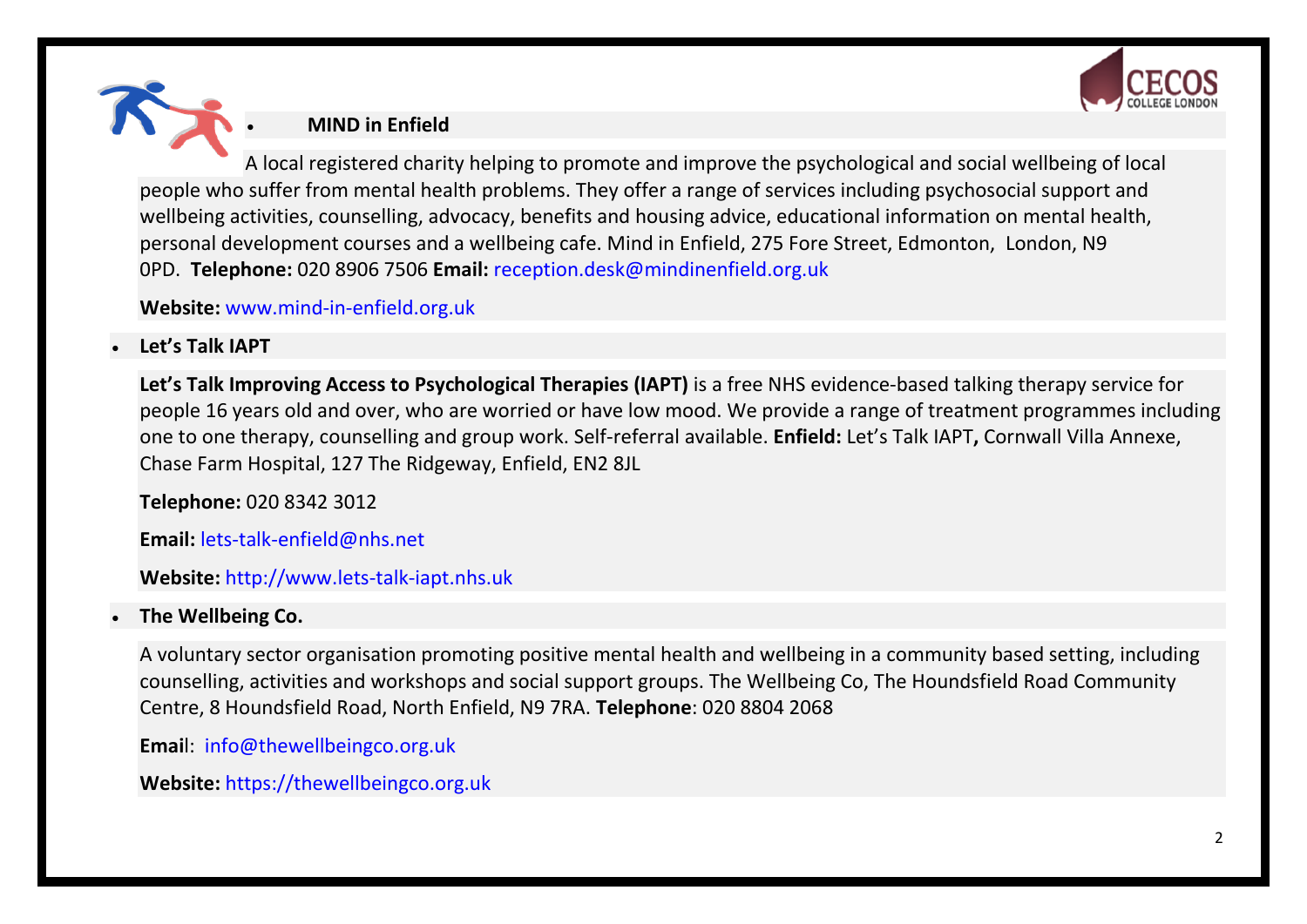



Provides support for individuals and families who suffer or have experienced mental health issues, domestic violence or any other related ill health that has or could affect their mental, psychological, emotional, social or economic wellbeing**.** 215 Fore Street, Edmonton, London, N18 2TZ. **Telephone:** 020 88032200

**Emails:** [info@wellbeingconnectservices.org](mailto:info@wellbeingconnectservices.org) [admin@wellbeingconnectservices.org](mailto:admin@wellbeingconnectservices.org) [referral@wellbeingconnectservices.org](mailto:referral@wellbeingconnectservices.org)

**Website:** [http://www.wellbeingconnectservices.org](http://www.wellbeingconnectservices.org/)

# **Enfield Disability Action**



EDA provides a number of services for disabled people with long term health conditions and people experiencing mental distress. Services include information advice, advocacy, direct payments support.

## **Contact details**

- Telephone: 0208 373 6330
- Email: [lani@e-d-a.org.uk](mailto:lani@e-d-a.org.uk)
- Website: <http://e-d-a.org.uk/home/>
- Address: 311 Fore Street, Community House, Enfield, N9 0PZ

## **Services**

- 
- 
- 
- Advice and advocacy and advocacy and research and representation
- Disability hate crime support **Exercise 2** Self-directed support planning and brokerage
- Sport and social and cultural activities Training and volunteering and employment support